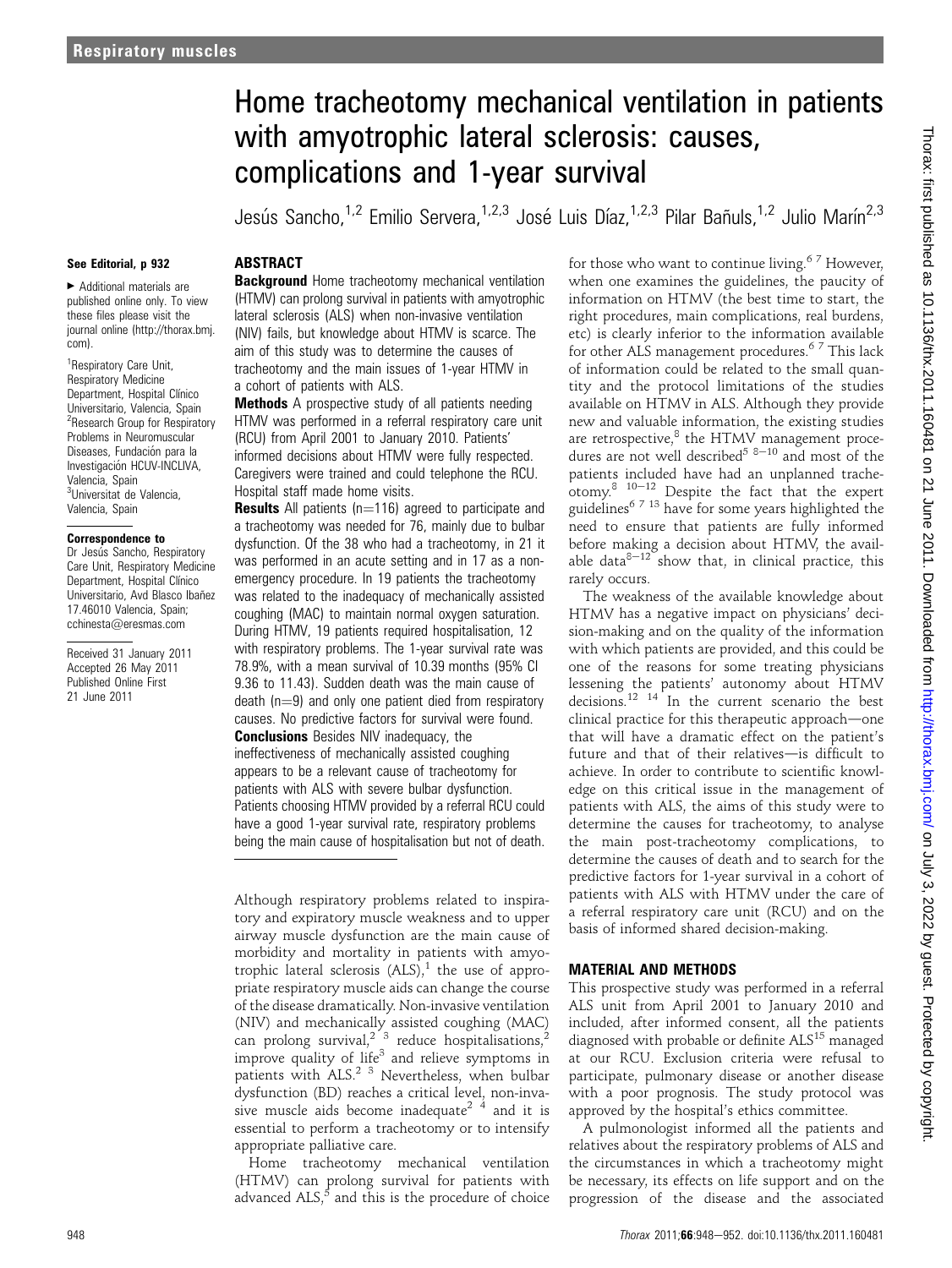burdens. Treatment decisions were taken on the basis of informed shared decision-making<sup>16</sup> and advanced directives were recorded.

Clinical and functional assessments were made in the 3-month period prior to the tracheotomy as described previously.<sup>16-19</sup> Patients were also evaluated with the revised amyotrophic lateral sclerosis functional rating scale  $(ALSRFS-R)^{17}$  and the Norris scale bulbar subscore (NBS).<sup>18</sup> When necessary, non-invasive muscle aids were applied.<sup>6 13</sup>

## A tracheotomy was considered necessary for the following:

- 1. To ensure adequate alveolar ventilation when patients were unable to subjectively tolerate NIV provided by volume ventilators and delivered via nasal, oronasal and mouth interfaces or when NIV could not provide adequate alveolar ventilation. This could happen:
	- a. in 'non-acute conditions' when the inadequacy of NIV makes a tracheotomy a mandatory but not an immediately life-saving procedure, with such failure becoming evident by the presence of one or more of the following: dyspnoea, disrupted sleep, diurnal somnolence, headache, altered cognitive status, oxygen saturation (SpO<sub>2</sub>) <95%, arterial carbon dioxide tension  $>50$  mm Hg<sup>20</sup>
	- b. in 'acute settings' after endotracheal intubation (ETI) needed to maintain life during a life-threatening situation related to an acute respiratory tract infection (ARTI). Here, NIV could not ameliorate hypercapnia, nor could it relieve respiratory distress, lethargy or rapidly decreasing  $Spo<sub>2</sub>$ .
- 2. To manage respiratory secretions. A tracheotomy was also needed when MAC (Cough-Assist, Philips-Respironics International, Murrysville, Pennsylvania, USA) was inadequate to remove airway secretions, causing  $Spo<sub>2</sub> < 95%$ , and/or patients felt continuously encumbered or dyspnoeic.

Tracheotomies were performed percutaneously in the ICU and patients returned to our RCU within 24 h. Once the patients were medically stable and caregivers had been appropriately trained, they were transferred home.<sup>21</sup>

HTMV was delivered with a volume cycled ventilator through an uncuffed tube but, if air leaks caused discomfort or made mechanical ventilation ineffective, cuffed tubes were used. Fenestrated tubes were employed for patients with ventilator-free

time. Respiratory secretions were managed with MAC through a tracheotomy tube as previously described.<sup>22</sup>

Caregivers could contact the RCU by telephone. A nurse from the RCU visited the patients at home once every 2 weeks and a pulmonologist every 3 months.

Additional details of the methods and equipment are provided in the online supplement.

# Statistical analysis

Binary and categorical variables were summarised using frequency counts and percentages. Continuous normally distributed variables were expressed as  $mean \pm SD$  and those not normal as median (IQR). Data comparisons were performed using the Student t test and the Mann-Whitney test for normally and not normally distributed data, respectively. Dichotomic variables were compared with the  $\chi^2$  test. Longterm survival was assessed with Kaplan-Meier charts, applying the log-rank test for between-group comparisons. Cox univariate and multivariate stepwise proportional hazards were used to study the prognostic factors for survival. The multivariate analysis model, adjusted for sex, age and site of ALS onset, included those variables that exhibited a significant association in the univariate model. Statistical significance was taken as  $p<0.05$ .

# RESULTS

From April 2001 to January 2010, 116 patients with ALS were managed in our RCU. All of them agreed to participate in the study.

During this period tracheotomies were needed for 76 patients. The demographic and clinical characteristics of these patients in the 3-month period prior to the need for tracheotomy are shown in table 1. Of these patients, 38 (50%) agreed to the procedure and 38 refused it and went on to receive appropriate palliative care. The characteristics of the patients who agreed to the tracheotomy did not differ from those who rejected it (table 1). No patient died as a result of the tracheotomy procedure or related problems.

In 21 patients (11 of whom were already using NIV at home) the tracheotomy was performed after an urgent ETI carried out during an ARTI. Apart from one patient who refused NIV and

|                  | Table 1 Demographic data and clinical characteristics for the whole group of patients with ALS, for those who refused a tracheotomy and for those |  |  |  |  |
|------------------|---------------------------------------------------------------------------------------------------------------------------------------------------|--|--|--|--|
| who agreed to it |                                                                                                                                                   |  |  |  |  |

|                                             | All patients       | Refused tracheotomy | <b>Agreed to tracheotomy</b> | p Value |
|---------------------------------------------|--------------------|---------------------|------------------------------|---------|
| Sex (M/F)                                   | 30/46              | 14/24               | 16/22                        | 0.639   |
| Age (years)                                 | $66.00 \pm 9.18$   | $66.97 \pm 9.22$    | $65.03 \pm 9.15$             | 0.359   |
| BMI $(kg/m2)$                               | $25.48 \pm 3.67$   | $25.46 \pm 3.91$    | $25.51 \pm 3.46$             | 0.057   |
| Spinal/bulbar onset                         | 42/34              | 23/15               | 19/19                        | 0.356   |
| Time from ALS onset to tracheotomy (months) | $37.97 \pm 32.11$  | $35.26 \pm 20.58$   | $41.29 \pm 42.36$            | 0.442   |
| <b>ALSFRS-R</b>                             | $11.63 \pm 3.85$   | $11.02 \pm 4.05$    | $12.21 \pm 3.11$             | 0.910   |
| <b>NBS</b>                                  | $11.10 \pm 8.70$   | $11.24 \pm 8.62$    | $10.38 \pm 9.01$             | 0.693   |
| FVC (I)                                     | $1.01 \pm 0.51$    | $1.03 \pm 0.50$     | $0.99 \pm 0.52$              | 0.745   |
| %FVC (%)                                    | $39.53 \pm 18.46$  | $39.28 \pm 17.93$   | $39.75 \pm 19.20$            | 0.924   |
| MIC (I)                                     | $1.28 \pm 0.63$    | $1.31 \pm 0.61$     | $1.26 \pm 0.66$              | 0.743   |
| PCF (I/s)                                   | $2.24 \pm 1.06$    | $2.37 \pm 1.06$     | $2.13 \pm 1.07$              | 0.381   |
| $PCFMIC$ (I/s)                              | $2.55 \pm 1.17$    | $2.71 \pm 1.13$     | $2.40 \pm 1.20$              | 0.320   |
| $PCF_{Ml-F}$ (I/s)                          | $3.13 \pm 0.89$    | $3.15 \pm 0.64$     | $3.12 \pm 1.07$              | 0.890   |
| Plmax (cm $H_2$ 0)                          | $-32.09 \pm 17.46$ | $-36.08 \pm 18.47$  | $-28.53 \pm 15.99$           | 0.117   |
| PEmax (cm $H20$ )                           | $44.33 \pm 23.09$  | $44.53 \pm 22.81$   | $44.14 \pm 25.29$            | 0.952   |

Data are expressed as means $\pm$ SD for continuous variables and number for categorical variables.

ALS, amyotrophic lateral sclerosis; ALSFRS-R, revised amyotrophic lateral sclerosis functional rating scale; BMI, body mass index; MIC, maximum insufflation capacity; FVC, forced vital capacity; %FVC, predicted FVC; NBS, Norris bulbar subscore; PCF, peak cough flow; PCF<sub>MIC</sub>, manually assisted PCF; PCF<sub>MI-E</sub>, mechanically assisted PCF; PEmax, maximum expiratory pressure; PImax, maximum inspiratory pressure.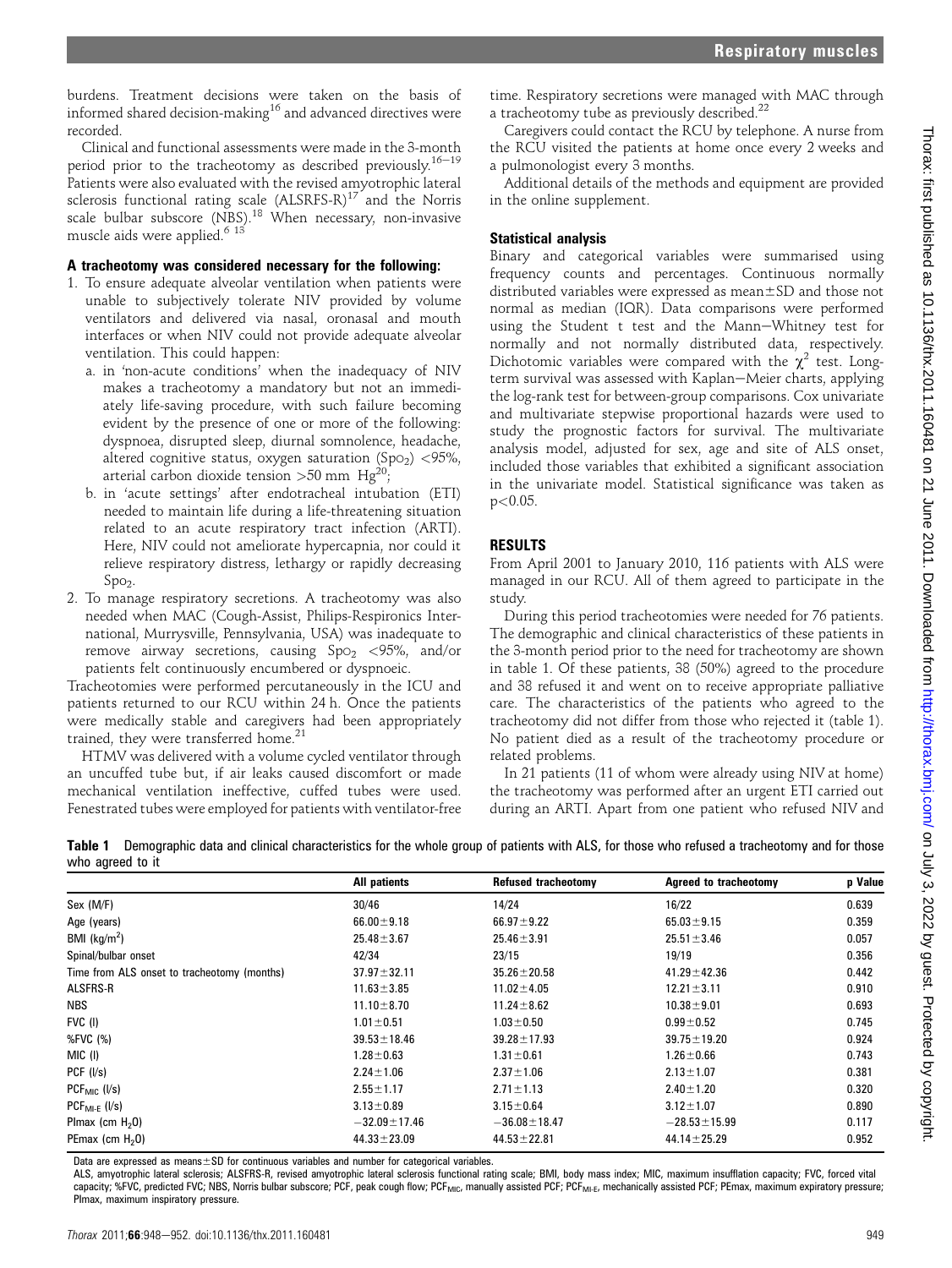chose a tracheotomy as their first option, the tracheotomy was performed after the failure of managing the situation noninvasively: inadequacy of use of NIV to maintain normal alveolar ventilation ( $n=8$ , 38.1%); ineffectiveness of MAC to remove airway secretions ( $n=3$ , 14.3%); or a combination of the two  $(n=9, 42.9\%)$ .

In 17 patients the tracheotomy was carried out as a nonemergency procedure. Prior to the tracheotomy, nine (52.9%) were using non-invasive respiratory muscle aids at home (one was managed with NIV, four with MAC, and four with both), while eight patients (47.1%) did not receive these treatments. The causes leading to tracheotomy in patients previously using non-invasive muscle aids were: inadequacy of NIV to maintain satisfactory alveolar ventilation  $(n=1)$ ; rapid decrease in adequacy of MAC (n=1); and a combination of the two (n=1). In the eight patients not using non-invasive respiratory muscle aids at home, the immediate causes for performing a tracheotomy were: refusal of NIV and agreement to tracheotomy ventilation when assisted ventilation was needed  $(n=1)$ ; inability to achieve effective NIV, probably due to severe BD  $(n=2)$ ; and inefficacy of MAC (n=4). Finally, for one patient, following their stated wishes, the tracheotomy was brought forward and carried out for the purposes of general anaesthesia required for scheduled surgical procedures not related to ALS.

The demographic and clinical characteristics assessed prior to the need for a tracheotomy are shown in table 2. No statistical differences were found between the patients who underwent a non-urgent tracheotomy and those who underwent this procedure during an acute episode. One patient for whom a tracheotomy was indicated due to ineffective NIV because of excessive non-compensable air leaks did not have BD (NBS 39), but most of the patients had severe BD (NBS  $11.24 \pm 8.62$ ).

#### Home discharge and follow-up

The mean $\pm$ SD post-tracheotomy RCU stay was 26.8 $\pm$ 9.9 days. Seventeen patients (44.7%) were discharged with full-time HTMV and 21 with part-time HTMV  $(17.89 \pm 6.55 \text{ h/day})$ . Statistical differences between patients with full-time ventilation and those with part-time ventilation at discharge were

found only in ALSRFS-R  $(9.35\pm3.79 \text{ vs } 12.38\pm3.81, \text{ respectively},$  $p=0.02$ ).

Except for the abovementioned patient for whom NIV failed because of leaks without obvious BD (NBS 39), the rest of the patients were sent home with nutrition by percutaneous endoscopic gastrostomy.

Nineteen patients (50%) required hospitalisation during the first year, with a total of 31 hospital admissions; the average number of hospitalisations per patient was  $0.82\pm0.98$  (range 0-3). The main cause of hospitalisation  $(58%)$  was ARTI episodes requiring intravenous antibiotic therapy against multidrug-resistant bacteria or the need for oxygen therapy due to a fall in SpO2. Pneumonia was the cause of 35% of the ARTIs. Apart from ARTIs needing hospitalisation, the patients had a mean of  $1.34\pm0.45$  ARTIs managed successfully at home. The most frequent organism colonising the airway was Pseudomonas aeruginosa (found in 57% of patients).

The second most common cause of hospitalisation ( $n=6$ ) was for psychiatric assessment or treatment, but all these patients were hospitalised to avoid the inconvenience of travelling for them and their carers rather than because of the seriousness of their emotional problems. The diagnoses were: dyssomnia  $(n=1)$ ; adjustment disorder with depressed mood  $(n=3)$ ; and adjustment disorder with anxiety  $(n=2)$ . The patients were treated with psychotherapy and drugs, with the patient with dyssomnia being hospitalised once and the others twice for the adjustment of treatment.

The third most common cause was tracheotomy management problems, with one patient hospitalised to manage a stomal haemorrhage and another to treat a granuloma from the tracheal wall occluding the distal tip of the tube.

Other causes of hospitalisation (affecting one patient in each case) were: the need for an exhaustive medical examination, a head injury, acute gastroenteritis, acute cholecystitis and severe hypokalaemia.

## Causes of death and 1-year survival analysis

Eight patients died during the year, with the most frequent cause being sudden death at home  $(n=4)$ . Other causes of death

Table 2 Demographic data and clinical characteristics for patients with ALS with a tracheotomy performed during an acute episode and those with a non-urgent tracheotomy

|                                             | Acute $(n=21)$     | Non-acute $(n=17)$ | p Value |
|---------------------------------------------|--------------------|--------------------|---------|
| Sex (M/F)                                   | 8/13               | 8/9                | 0.578   |
| Age (years)                                 | $63.52 \pm 10.55$  | $66.88 \pm 6.92$   | 0.267   |
| BMI ( $kg/m2$ )                             | $27.17 \pm 3.28$   | $23.76 \pm 2.77$   | 0.052   |
| Spinal/bulbar onset                         | 11/10              | 8/9                | 0.744   |
| Time from ALS onset to tracheotomy (months) | $42.26 \pm 47.95$  | $39.75 \pm 26.02$  | 0.875   |
| ALSFRS-R                                    | $10.95 \pm 3.91$   | $11.11 \pm 4.32$   | 0.902   |
| <b>NBS</b>                                  | $11.76 \pm 8.41$   | $10.59 \pm 9.09$   | 0.682   |
| FVC (I)                                     | $1.01 \pm 0.59$    | $0.96 \pm 0.44$    | 0.794   |
| %FVC (%)                                    | $38.47 \pm 19.77$  | $41.20 \pm 19.12$  | 0.695   |
| MIC (I)                                     | $1.16 \pm 0.72$    | $1.37 \pm 0.58$    | 0.373   |
| PCF (I/s)                                   | $1.89 \pm 1.00$    | $2.40 \pm 1.12$    | 0.187   |
| $PCF_{MIC}$ ( $I/s$ )                       | $2.15 \pm 1.22$    | $2.70 \pm 1.15$    | 0.206   |
| $PCF_{Ml-F}$ ( $l/s$ )                      | $2.77 \pm 0.87$    | $3.51 \pm 1.17$    | 0.058   |
| Plmax (cm $H20$ )                           | $-29.28 \pm 16.44$ | $-27.78 \pm 16.11$ | 0.809   |
| PEmax (cm $H20$ )                           | $42.57 \pm 27.87$  | $45.71 \pm 23.38$  | 0.749   |
| Home NIV prior to tracheotomy (Y/N)         | 11/10              | 5/12               | 0.154   |
| Home MAC prior to tracheotomy (Y/N)         | 13/8               | 8/9                | 0.360   |
|                                             |                    |                    |         |

Data are expressed as means $\pm$ SD for continuous variables and number for categorical variables.

ALS, amyotrophic lateral sclerosis; ALSFRS-R, revised amyotrophic lateral sclerosis functional rating scale; BMI, body mass index; FVC, forced vital capacity; %FVC, predicted FVC; MAC, mechanically assisted cough; MIC, maximum insufflation capacity; NBS, Norris bulbar subscore; NIV, non-invasive ventilation; PCF, peak cough flow; PCF<sub>MIC</sub>, manually assisted PCF; PCF<sub>MI-E</sub>, mechanically assisted PCF; PEmax, maximum expiratory pressure; PImax, maximum inspiratory pressure.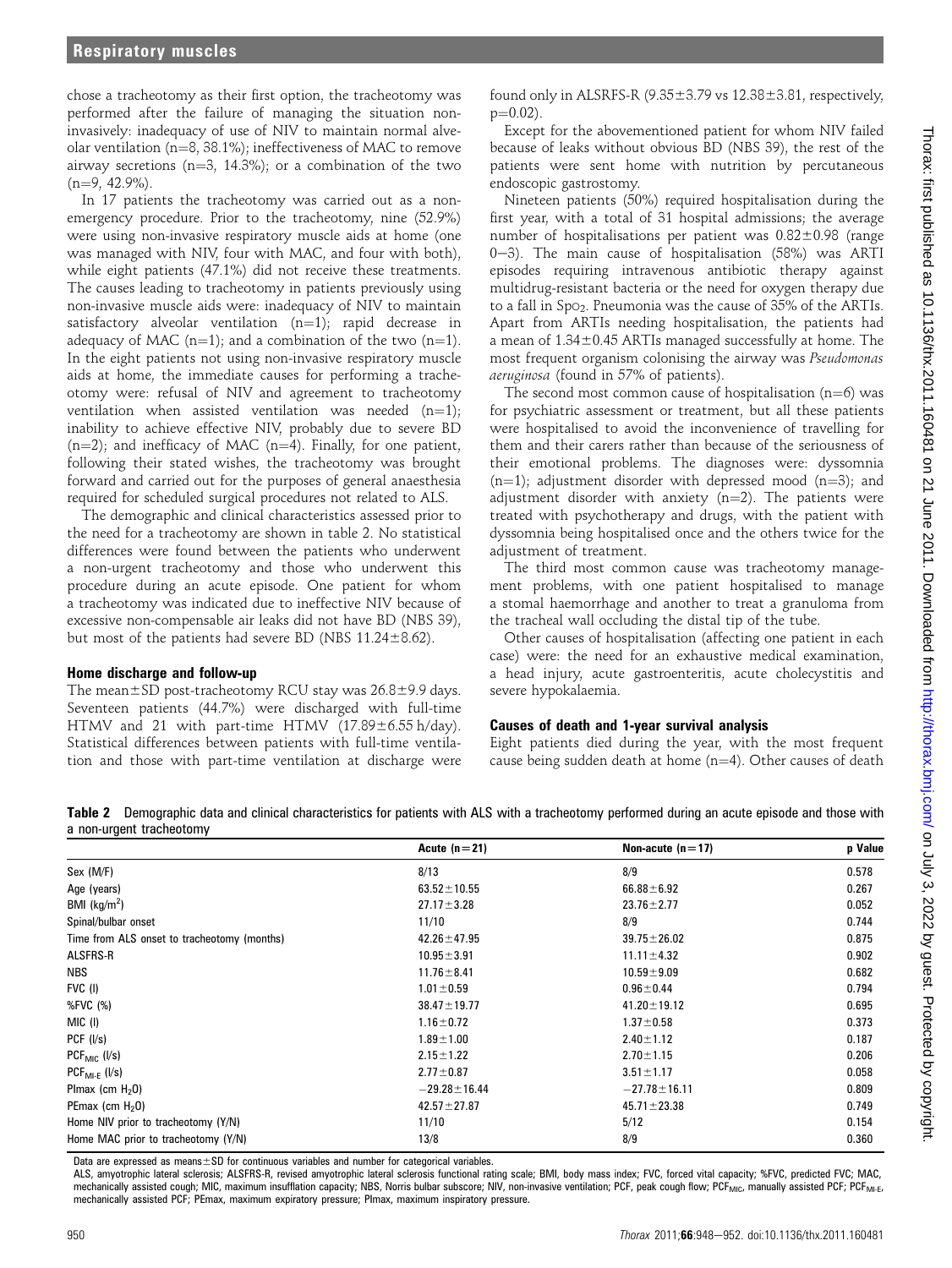were: ventilation withdrawal  $(n=1)$ ; acute abdomen attended to at home by the emergency medical service, with the patient dead on arrival at hospital  $(n=1)$ ; cardiac arrest during an acute heart failure attended to at home by the GP with the patient dead on arrival at hospital  $(n=1)$ ; and respiratory tract infection, having refused to be taken to hospital  $(n=1)$ .

These figures give a survival rate of 78.9%, with a mean survival of 10.39 months (95% CI 9.36 to 11.43). No statistical differences were found in survival between patients with ALS in whom a tracheotomy was performed during an acute episode (survival rate 85.7%, survival time 10.76 months, 95% CI 9.46 to 12.06) and those in a non-acute episode (survival rate 70.0%, survival time 9.94 months, 95% CI 8.31 to 11.58). The mean survival for patients refusing a tracheotomy was 0.83 months (95% CI 0.60 to 1.06). Statistical differences were found for survival between patients refusing a tracheotomy and those agreeing to it  $(p<0.0001)$ .

In the univariate and multivariate analysis, no variable was related to the rate of survival (table 3).

## **DISCUSSION**

Our findings show that most patients with ALS from a referral unit for whom the informed shared decision was to receive HTMV after NIV failure can be successfully managed at home during the following year. Moreover, we found that although the main cause for hospital admissions in these patients was ARTIs, the main cause of death was not related to respiratory problems.

In ALS, severe BD allows respiratory problems to appear.<sup>24</sup> and it was present in most of our patients at the moment when non-invasive aids failed and a tracheotomy was essential. For 50% of patients this failure was related-either as the direct or associated cause along with the inability of NIV to provide adequate alveolar ventilation—to our inability to manage respiratory secretions despite the use of MAC, whose effectiveness was clearly affected by BD both in acute and non-acute settings. Most experts highlight the importance of managing

|                   |  |  |  | <b>Table 3</b> Univariate analysis of 1-year survival after tracheotomy in |  |
|-------------------|--|--|--|----------------------------------------------------------------------------|--|
| patients with ALS |  |  |  |                                                                            |  |

| <b>HR (95% CI)</b>     | <b>p</b> Value |
|------------------------|----------------|
| $0.725$ (0.17 to 3.03) | 0.421          |
| 1.042 (0.94 to 1.14)   | 0.389          |
| 1.188 (0.94 to 1.49)   | 0.137          |
| $0.279$ (0.05 to 1.38) | 0.119          |
| 0.906 (0.75 to 1.08)   | 0.287          |
| $0.957$ (0.86 to 1.06) | 0.418          |
| $0.997$ (0.97 to 1.01) | 0.737          |
| $0.701$ (0.15 to 3.27) | 0.651          |
| 0.988 (0.95 to 1.02)   | 0.552          |
| 1.264 (0.43 to 3.64)   | 0.665          |
| $0.923$ (0.45 to 1.85) | 0.821          |
| 0.886 (0.47 to 1.65)   | 0.704          |
| 1.068 (0.55 to 2.05)   | 0.845          |
| 1.011 (0.96 to 1.06)   | 0.686          |
| $0.991$ (0.95 to 1.02) | 0.566          |
| 1.164 (0.98 to 1.38)   | 0.080          |
| 1.000 (0.48 to 2.07)   | 1.000          |
| 1.000 (0.48 to 2.05)   | 1.000          |
|                        |                |

ALS, amyotrophic lateral sclerosis; ALSFRS-R, revised amyotrophic lateral sclerosis functional rating scale; BMI, body mass index; FVC, forced vital capacity; %FVC, predicted FVC; MAC, mechanically assisted cough; MIC, maximum insufflation capacity; NBS, Norris bulbar subscore; NIV, non-invasive ventilation; PCF, peak cough flow; PCF<sub>MIC</sub>, manually assisted PCF; PCF<sub>MI-E</sub>, mechanically assisted PCF; PEmax, maximum expiratory pressure; PImax, maximum inspiratory pressure.

secretions in ALS, $67$  but what has not been described in previous studies is the real incidence of airway secretions as the cause of non-invasive management failure and of the need for ETI and a subsequent tracheotomy.<sup>2 3 11</sup> Our results confirm our previous findings $4$  and show that, unlike what happens at earlier stages of the disease, for patients with serious BD according to the NBS score, MAC techniques do not achieve effective peak cough flow values. The accumulation of respiratory secretions may therefore make a tracheotomy necessary to remove them. This must be taken into account to ensure the tracheotomy is not inappropriately delayed.

With regard to the ratio of patients requiring a tracheotomy in acute versus non-acute settings, our results (55.26% vs 44.74%) are similar to those of Chio et  $al^9$  (44.02% vs 55.97%) and differ greatly from those of Cazzolli and Oppenheimer<sup>12</sup> (92% vs 8%).

Nowadays, starting HTMV should no longer necessarily be considered as the 'beginning of the end' for these patients. When the appropriate medical resources are in place and the patients wish to continue living, the old mentality of focusing only on palliative care-which is still common in the management of this disease-must make way for 'high technology and compassionate care' (Dr Anthony Oppenheimer, personal communication, 2003). Our 1-year survival rate of 79% is higher than that for glioblastoma multiforme treatment  $(62\%)^{23}$  and close to that of lung transplants  $(82.7\%)$ ,<sup>24</sup> two high technology therapeutic procedures which are consolidated within standard medical practice. Of course, HTMV and palliative care must not be considered as binary mutually exclusive alternatives. While providing high technology care to maintain life, providing the best compassionate care to mitigate symptoms and to relieve suffering is essential. $7$ 

The need to receive psychiatric assessment and treatment was the second most common cause of admission to hospital in our study but, if there had been a psychiatric home care service, such hospitalisations would not have been necessary. Studies show a wide range in the incidence of depression in patients with ALS with HTMV, $8^{8}$  10 but there are no data regarding the importance of depression as a cause of hospitalisation. Our previous data<sup>25</sup> agree with those of Vianello et  $al$ ,<sup>8</sup> showing that patients with a tracheotomy do not have higher levels of depression than those with NIV and those who do not require mechanical ventilation. In fact, the severity of depressive symptoms in patients with ALS is not related to the loss of function that comes with the progression of the disease, but rather to social support, coping capacity and independence.<sup>26, 27</sup> This underlines the importance of honest communication with patients and relatives in order to make clear the future scenario with HTMV<sup>28</sup> and to continue clarifying any further uncertainty.<sup>7</sup>

One limitation of this study is that we did not include an assessment of patients' and caregivers' quality of life or satisfaction with life in the protocol of this study. We are collecting this important information in our current research.

With a rate of around 45% of reported deaths, ARTI is by far the most common cause of mortality in patients with ALS with HTMV in previous studies.<sup>58911</sup> However, our results show dramatic differences because, while ARTI was the primary cause of hospitalisation, only one patient died as a result of an ARTI, having refused to be taken to hospital. Although we have no definitive explanation for these differences, in our protocol the prevention and prompt management of ARTI was a target and patients and caregivers were involved in this.<sup>29</sup> The overall effect of 24 h telephone availability, regular home care visits, close microbiological survey and the use of MAC through tracheotomy for optimal control of respiratory secretions<sup>21</sup>